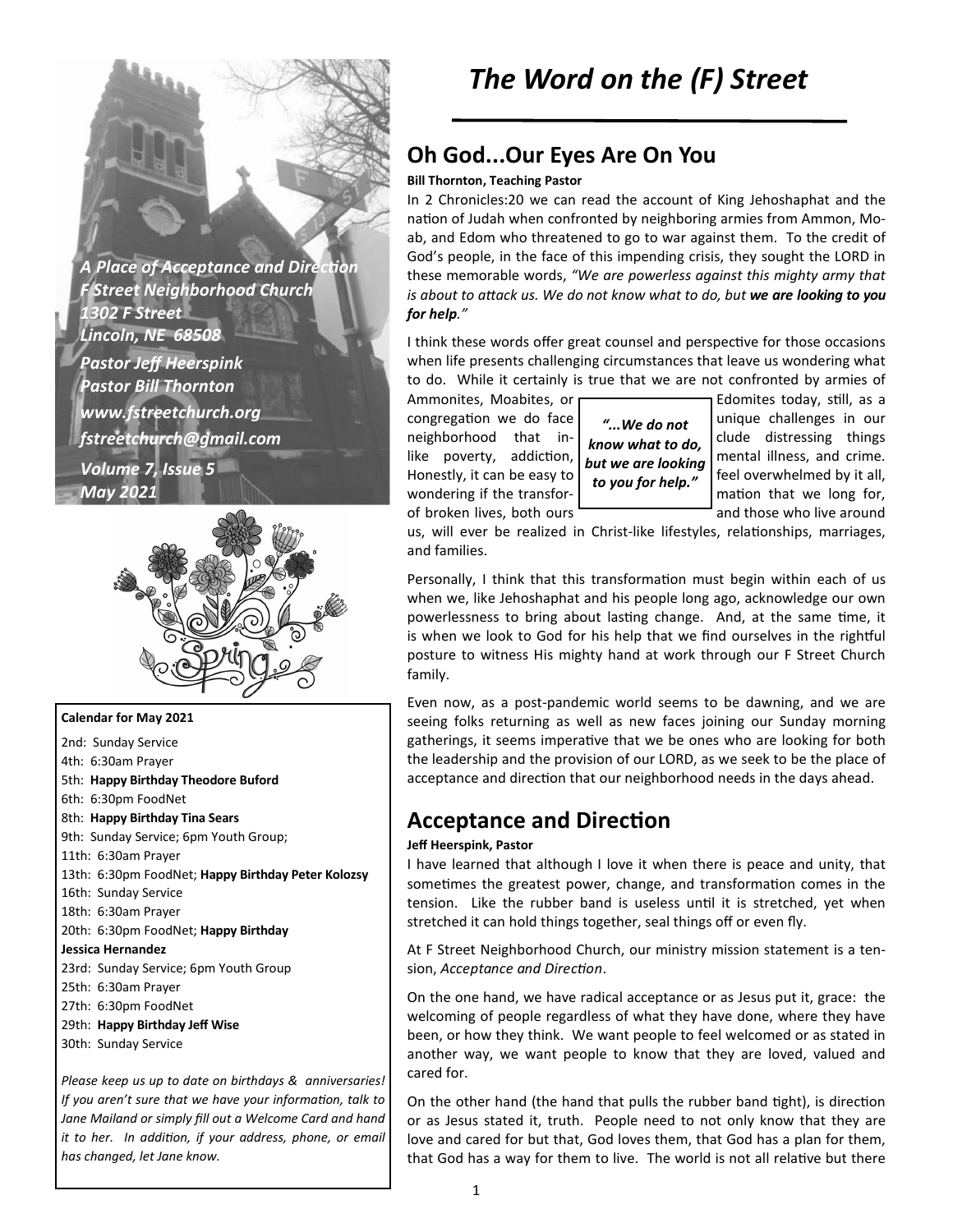are truths and the primary truth is in the way of Christ and the truth of His Word.

Therefore neither of these sides of the coin are easy, but together they are worth a lot and together when we accept others as Jesus accepted us and when we share the truth of Jesus and the word of God with others as we need it ourselves we find the power of the gospel for us and for our neighborhood.

May we strive to live in the tension of *Acceptance and Direction* and see what powerful ways God might change us and the Neighborhood.

#### **Spring Cleaning at F Street**

Saturday May 22 1:00 -3:00 p.m.

It is our hope that many of you will come out to help us do some work here at F Street Church. Projects will include yard transformation, deep cleaning, organization, and the removal of stuff from an old storage space. It's a chance for all of us to work together to improve our space in the neighborhood.

If you would like to know more or have a specific area that you would like to serve in please contact Pastor Jeff or Dave Widman.

#### **Why Family Meetings?**

We have in the past spent a lot of time talking about who should attend family meetings at F Street Neighborhood Church. We want to make sure people are aware that if this is their church family we would like for them to attend. But Why?



First, there are some things that are simply not something we want to address on a Sunday morning, but should be understood as something important for those who are members. This might include vision for the future, building projects, financial reports, etc.

Second, there are subjects on which we want your input. As the members of the family at F Street Church, these are times for you to give input into what happens here, what ways can we encourage the growth of our members, the impact in our community, Elder nominations, and such.

Finally, I find that they are an opportunity for us to get to know one another better, to be family, and to hear the hearts of others. I do hope that if you are able you will attend the family meeting, Wednesday, April, 28<sup>th</sup>.

#### **Give to Lincoln Day**



This month it is our hope that you will consider giving to one of the non-profits that are connected to F Street Neighborhood Church. This month is *Give to Lincoln,* on Tuesday, May 25. There are many nonprofits that are doing good in Lincoln, but

we have a special heart for three of them, as they have directors who attend F Street Church, and they all seek to serve our community.

*ATLAS of Lincoln:* Atlas: Lincoln exists to serve the people of

Lincoln through local, intentional, and relational Christ-based peer-support and mentorship.

*Jacob's Well:* Jacob's Well has been working in the neighborhood for over a decade now with the goal of connecting people in need with resources to better their lives both spiritually and physically. Through things like food distributions, block parties, weekly kids club, and community garden spaces, the objective is to show God's love in downtown Lincoln.

*Transformations Thrift Store: Transformations provides high* quality, low cost goods to the people in this and surrounding neighborhoods. In addition, we serve our community by providing a place for volunteer hours for all people and serve as a resource to our community for anyone needing connected with existing services or navigating through various programs and processes.

*Immerse:* This ministry does not take part Give to Lincoln, but we are taking an offering for them on, May 2<sup>nd</sup>.

### **Pulpit VS Politics** Keith Morrissey, Elder

*"Jesus Christ is the same yesterday and today and forever."* (Heb 13:8) Read Numbers 23:19-20.

*"The problems we face were created by the previous administra* tion." Joe Biden, Donald Trump, Barack Obama, etc.

One of the first things Barack Obama did when he took office was to blame the ills of this country on George Bush's administration. He then proceeded to undo all that Bush had accomplished and to implement his own agenda and ideology. Then, Donald Trump came along and blamed our troubles on Obama's administration, and he proceeded to undo all that Obama had accomplished with his own agenda and promises. Then we have a repeat by Joe Biden blaming Trump and writing a score of "executive orders' to shut down Trump's and introduce yet another agenda and ideology. In a few years somebody else will see Joe Biden as the problem and repeat the scenario. There is nothing new under the sun, and we absolutely refuse to learn from history.

The bad news is: No president, politician, or person has ever been able to keep all their promises or solve all our problems despite their agenda or ideology.

The good news is: God has never failed to keep every promise he ever made or to provide a solution for every problem we have ever faced.

The problems we face today may involve guns and mass shootings, race relations and riots, teen suicides, depression and anxiety. But, these are only symptoms, as is homelessness, illegal immigration, and pandemics. The problem is not the president or the politician, past or present. Nor are they the answer. The problem is "we the people." We the people who have rejected the truth in favor of our own agendas and ideologies, then elected presidents and politicians who promise to support them and make them work, because we the people cannot.

Despite the promises and answers given by the presidents and politicians we the people elect, they have no solution. Instead,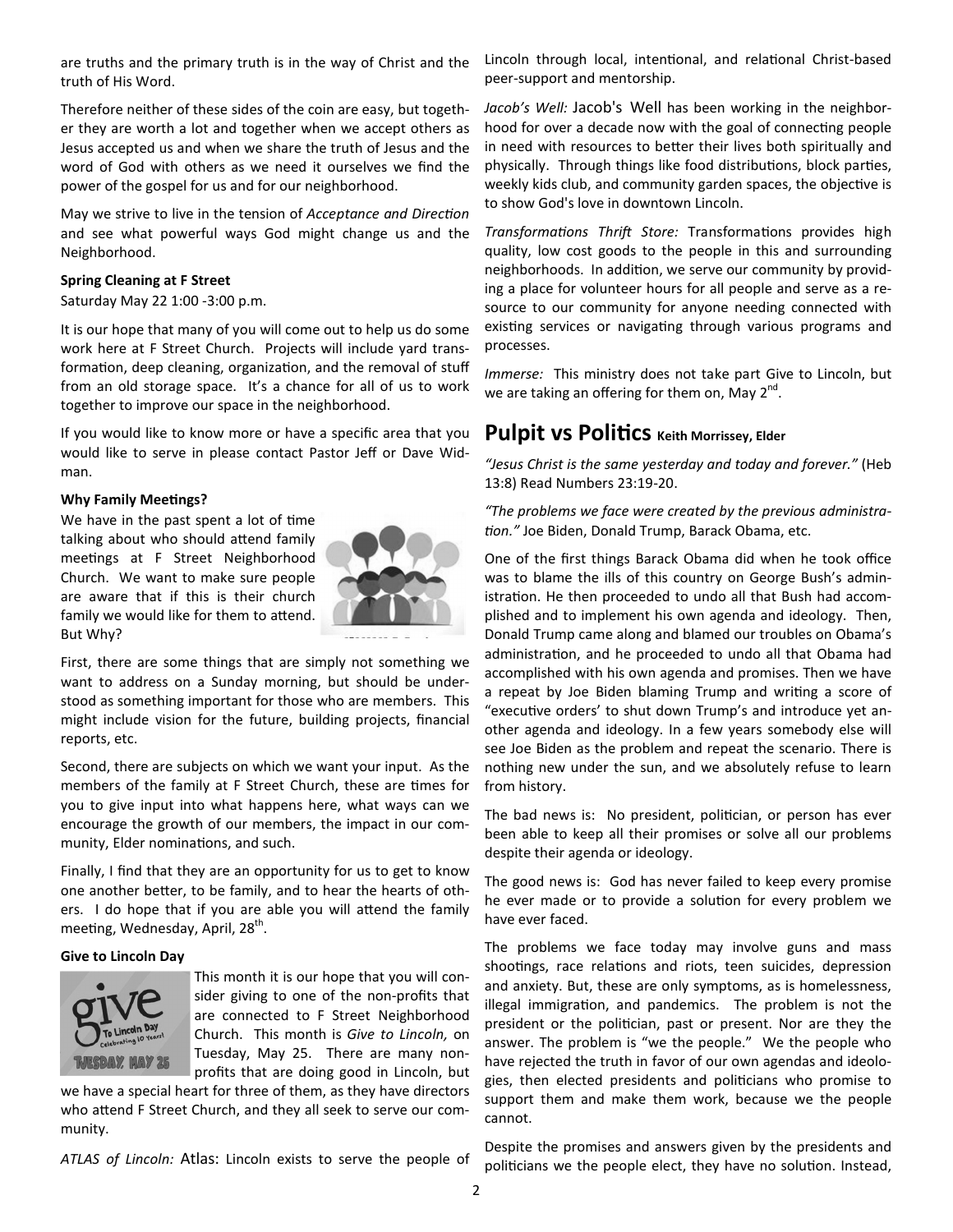they just add to the problems we have and create more. We, the people are still eating from the wrong tree. We, the people are still seeking to be like gods. We the people are still failing because we are still refusing to learn from history.

We were never meant to like or dislike history. We were meant to accept it as it is, good or bad, and learn from it, But when we reject the truth of it and try to rewrite the parts of it we don't like, we repeat it instead of learning from it. We the people once believed that our rights were given by the Creator, including the right to pursue happiness. Happiness once meant morality, meaning and the purpose of life. Now our rights are granted by whoever rules, and happiness is the fulfillment of our lusts, wants and perversions. Is it any wonder that we, the people, are confused, frustrated, angry, depressed, anxious, suicidal and homicidal. We need to learn from history and return to the only God who keeps all his promises and has the solutions.



### **Mission Offering Beth Heerspink, Immerse Director**

*How will the offering for Immerse be used?* I want to thank our church for taking an offering for Immerse during the month of May. Our church is incredibly supportive in hosting the teams throughout the summer and I am so appreciative.  $100\%$  of the money given in the offering will be used as "Blessing Money."

Throughout the summer, we serve multiple families and organizations. Projects are varied. This summer we are staining a house, building shelves for a laundry room, staining multiple decks, painting a front porch, planting flowers, building a fence, fixing a wheelchair ramp, repairing a shed, hosting BBQs at the V.A. and at Transformations, building bean bag tosses, repairing a bathroom, painting a couple of ceilings, running Neighborhood Bible Club, taking kids from the Mission on field trips, and probably a lot more.

When we do these projects, we provide the free labor and the people we are serving purchase the supplies. I know that for some people (and organizations), it is a stretch to purchase the necessary items (or they are unable to do the work project because of the cost of materials). I will be using any money given from the offering to purchase supplies (lumber, paint, etc.) for the families and organizations that we serve throughout the summer. If you are able to give, that is wonderful. I appreciate your prayers and support of the Immerse program. (p.s. One of the projects that Immerse would like to do is to plant flowers and shrubs along the west side of the F Street Church building. If you would like to give to this specifically, please let me know, or indicate on your check. Thanks!)



# **Transformations Thrift Store**

#### **Cece Robinson, Transformations Thrift Store Director**

Spring is here! Transformations is excited for the opportunity to have another year to serve. Last year presented challenges but we were able to serve in the midst of it all: walking alongside the hurting, connecting people to necessary resources, providing for basic household needs and offering compassion and fellowship. We conducted over 6,600 transactions and volunteers logged over 2,500 hours, many of which allowed people to complete court ordered community service hours. In September we began making monthly donations of 10% of total revenue to Atlas: Lincoln, totaling \$2,325.70. We provided coloring pages for a virtual city-wide Easter Egg hunt, hosted 2 voter registration events, provided food boxes for over 75 members of our community, and hosted a lunch sack give away with LuLu's on N St. Our Halloween event was host to a group from a treatment center in the neighborhood. We enjoyed a meal, fellowship and hearing some of their stories while sharing some of ours. The relational connections that result from what we do are priceless.

Your financial donations to Transformations on Give to Lincoln Day keep our ministry strong. Every donation received between May 1 and May 25 on the Give to Lincoln Day platform gets a proportional share of a \$500,000.00 challenge match fund provided by Lincoln Community Foundation and the event sponsors.

For more information about Give to Lincoln Day and the ways you can give, visit **www.givetolincoln.com** or use this QR Code to make your online donation. Thank you for your support.





### **Youth Group Update Jennifer Arnold, Director**

Can I just take a moment and tell you how much FUN I've had getting to know the youth of F Street Neighborhood Church? We have gone bowling, played Minute to Win It games, watched a movie, gone mini golfing and chatted 'round a fire pit at Pastor Bill and Marcia's house. We have been meeting twice a month and I can already see that real friendships are forming and growing. I have very fond memories of being involved in church youth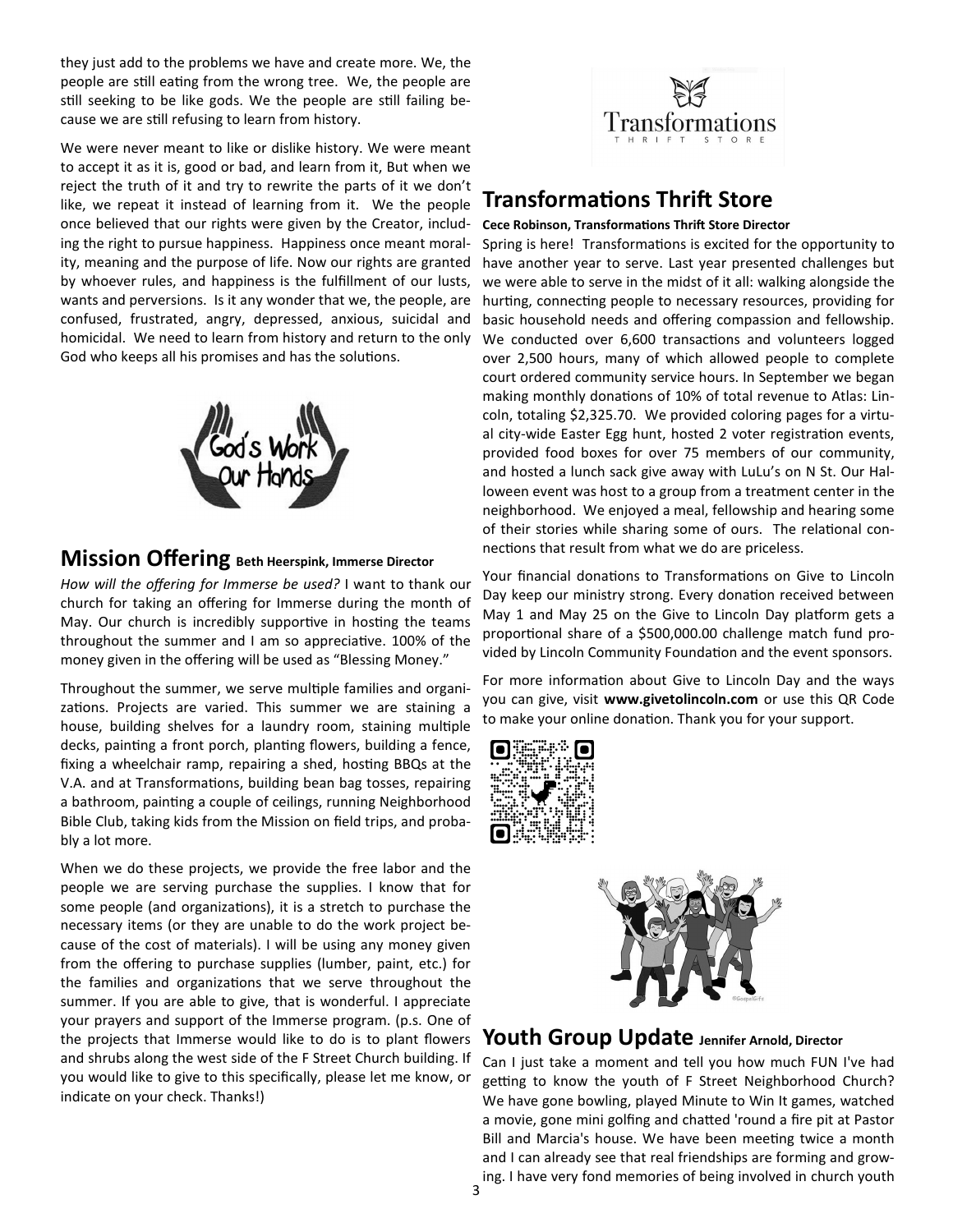group when I was in middle and high school and I WANT THAT for our youth! What can you do to help make that happen?! First of all, you can pray for us. I know for a fact that the youth of today are being bombarded by some very hard life lessons. Knowing that people are praying for our youth and specifically for us to have productive (and still fun!) youth group hang outs brings me a real sense of peace. Thank you for praying for us! Secondly, you can open up your home to host us! We'd LOVE to get to know the adults of FSNC. If you'd be willing to share your testimony, favorite Bible verse, funny memories of YOUR youth group days, words of encouragement, games and snacks, please contact me and I'll get you on our calendar! Upcoming F Street Youth Group Meetings:

Sunday, April 25, 6:00 - 7:30 p.m., Sallingers hosting

Sunday, May 9, Mother's Day, No Youth Group

Sunday, May 23, 6:00 - 7:30 p.m., Widmans hosting



### **Health Ministry Corner Barb Douglas, HMFSNC**

God's Blessings and Happy Easter to all my Brothers and Sisters in Christ,

The weather doesn't seem to know for sure whether it's moving on to summer or bouncing back to winter! It's really been anybody's guess, huh! Well though the weather can't decide, we are moving right along though the year of 2021, without reprieve. It's May already, and several holidays coming up as well, Mothers Day, and Memorial Day, to name a couple. I hope you all enjoy the first FSNC Block Party/Outreach for 2021, on April 25<sup>th</sup>.

May is promising to be a great month for Outreach as well. Please join us on May  $30<sup>th</sup>$ , at the FSNC Outreach, and welcome Transformations Thrift Store. They will be here to talk about the store experience, donation possibilities, volunteer opportunities, and much more. So be there, or be square! (Sorry I just had a little blast into the past.)

 Now onto more serious subjects. May is a month for remembering. Remembering our moms, and those heroes in our lives, that have made living free a possibility. Mother's day is May 9th this year, and that date has a very special person in my life attached to it. That is my youngest daughter's birthday! Her name is Amy Vortman, she lives in Missouri. She is the mother of six of my beautiful grandchildren, and grandmother to three of my great grandchildren! So this year Mother's Day has a very special meaning for me. Not that every year isn't, it just intersects beautifully this year for me. In addition, on the 29<sup>th</sup> of May, one of my grandsons will celebrate his birthday, while in the U.S. Armed forces. He was enlisted in January 2021. This will be his first birthday in the Army! He will be 20 years old. So Memorial Day, May 31st, will also be a day of new memories for me. I hope and pray God will bring wonderful memories and a kind of thoughtfulness you may not experience every day of the year. May God bless you all as you remember Moms, and heroes from

the past and present.

Following are a few verses of wisdom from the Lord to all of us on how to love and respect our parents:

Ephesians 6:1-3, *"Children obey your parents in the Lord, for it is right. Honor your father and mother, which is the first commandment with promise: That it may be well with you and you may live long on the earth."* 

Proverbs 31:28, *"Her children rise up and call her blessed, her husband also, and he praises her."* 

Here is a nice poem I found on a very nice Mother's Day card: *"May you be blessed with the compassion and wisdom that God*  provides, strength for everyday challenges, joy in little smiles, *warm hugs, and rooms filled with laughter. And may you know*  that every loving, patient moment you invest will someday return *to you in blessings to fill your heart for a lifeme."* 

Happy Mother's Day to all who are mothers whether by birth or by God's grace. God's blessings also for all those who were or are veterans. We thank you for your service to this country and your unfailing love of family, friends, and strangers. What you have done or are doing is one of the most selfless giving of time, energy, and life that anyone can ever give.

Here is a wonderful verse from John 15:13 *"Greater love hath no man than this, that a man lay down his life for his friends."* In many cases that life was laid down by a woman as well. And not only for friends, but, as mentioned before, for strangers. I certainly hope that everyone can enjoy the beautiful weather that is here and is coming.. Stay safe and God's blessings to you all.

### **Community Groups**

Group: **"Isaiah" Women's Study** Location: Zoom call format Contact: Jean Stryker Day/Time: Sundays, 3:30-5:00 p.m.

Group: **"Anxiety" Women's Study** Location: Fireplace Room at Church Building Contact: Beth Heerspink Day/Time: Wednesday, 11:00 a.m.

Group: **"Stepping Up" Men's Bible Study** Location: Fireplace Room at Church Building Contact: Tad Stryker

Day/Time: Mondays, 7-8:30 p.m. Group: **"II Corinthians" VA Small Group Study** Location: Victory Apartments (445 Honor Drive) Contact: Jeff Heerspink Day/Time: Wednesdays, 2-3:00 p.m.

Group: **"Mere Chris\*anity" Keith Morrissey's House** Location: 1750 Prospect Street Contact: Keith Morrissey Day/Time: Thursdays, 7-9:00 p.m.